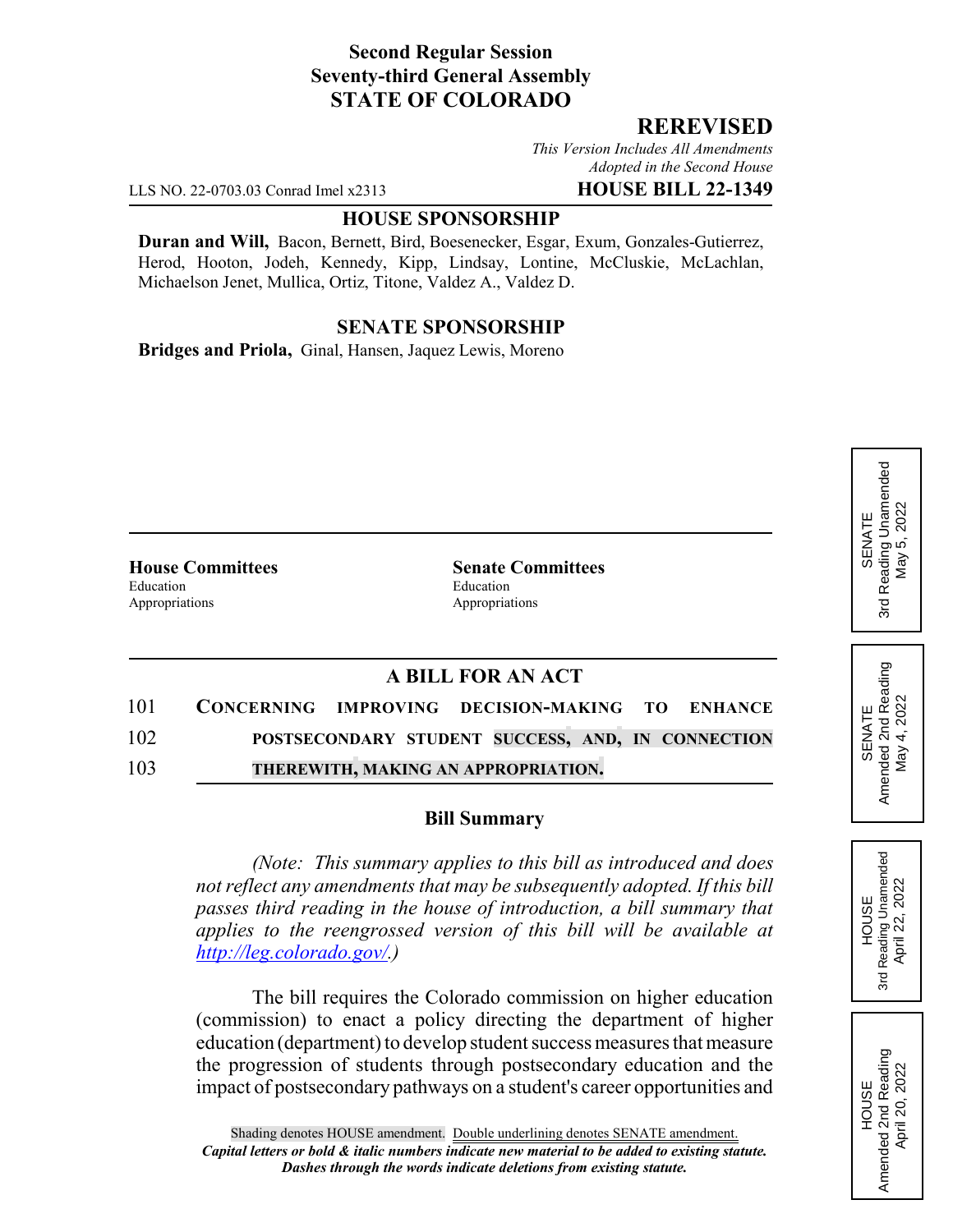success. The student success measures must include postsecondary success measures and workforce success measures.

The bill requires the department to create and maintain a statewide student success data system that includes institution-specific interfaces and a public interface. The data system includes student success information aligned with the student success measures. An institution interface includes student success data that is more timely, more granular, appears in a different format, or includes functionality that is different from information provided on the public interface. The public interface must allow a user to view and compare student workforce success information for specific institutions of higher education in Colorado. The commission determines the information included in the public interface and how that information is disaggregated by various student populations, such as populations identified by race, ethnicity, gender, and socioeconomic factors. The bill requires the commission to use the data included in the institution and statewide data system to examine educational and workforce success disparities among various student populations.

The department may enter into an agreement with a third party to create and maintain the data system. The bill requires the department to update and modernize its data collection systems to facilitate the collection of student success data. The bill requires the general assembly to appropriate \$3 million to create the data system.

- 1 *Be it enacted by the General Assembly of the State of Colorado:*
- 

2 **SECTION 1. Legislative declaration.** (1) The general assembly

3 finds and declares that:

 (a) The COVID-19 pandemic created economic disruption across almost every industry, posing significant challenges to students pursuing postsecondary education in preparation to enter the job market and build their careers;

- 8 (b) With the infusion of one-time federal funds, Colorado has a 9 unique opportunity to drive improvements in the education-to-career 10 pipeline and put higher education and workforce development at the 11 center of the economic recovery agenda;
- 

12 (c) By using these funds to address near-term needs, Colorado can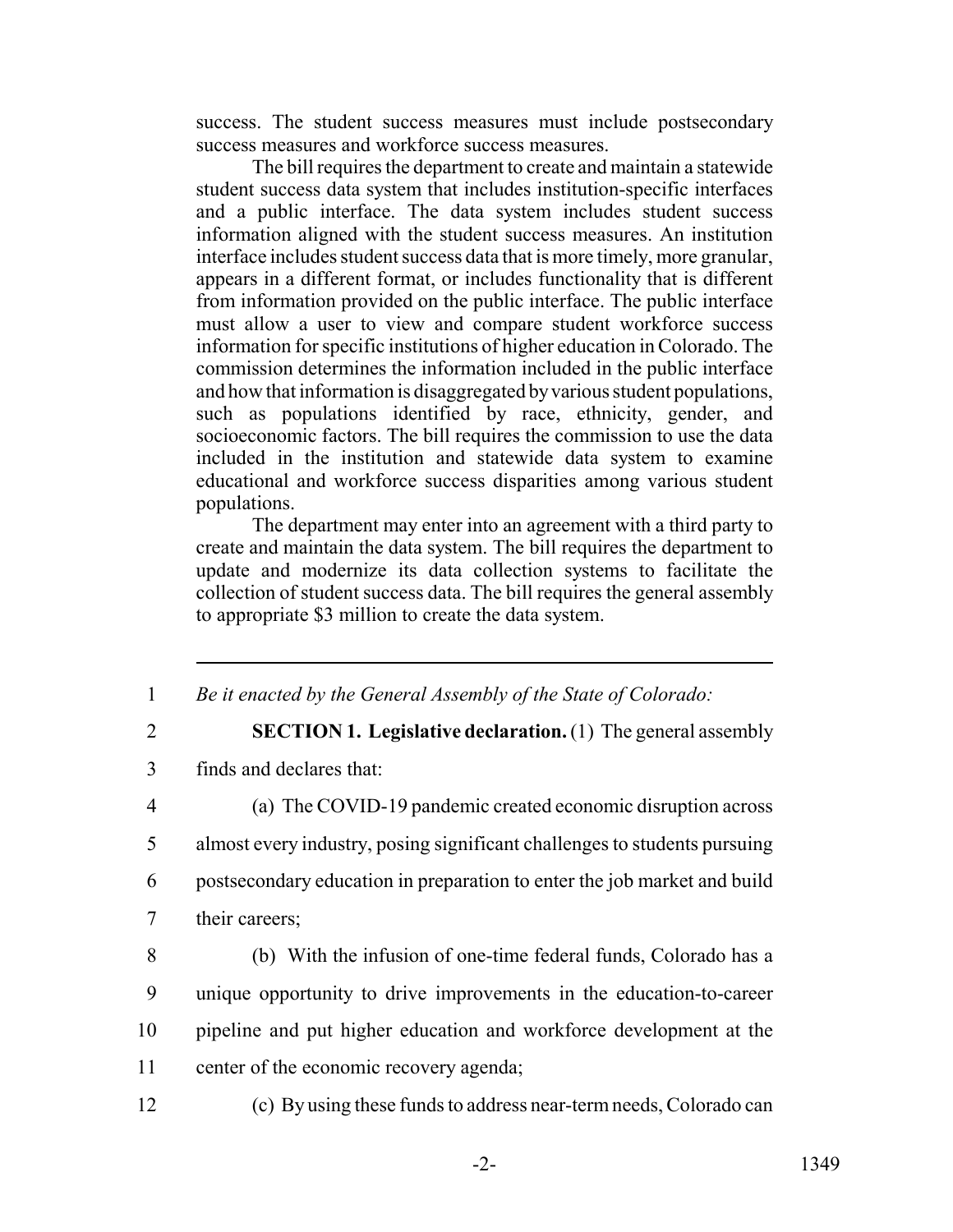invest in structural solutions and make progress on a long-term vision for postsecondary success;

 (d) Information about higher education in Colorado is limited for 4 the public and consumers, including students and the people who may employ them;

 (e) Improving statewide education and workforce outcomes is contingent upon data-informed decision-making made possible with publicly accessible data;

 (f) The task force created pursuant to House Bill 21-1330, enacted in 2021, recommended investing in a statewide data system to enhance public transparency of postsecondary and workforce data, with the ultimate goal of maintaining a longitudinal framework to connect K-12, postsecondary, and workforce data; and

 (g) A data system will better equip faculty, staff, and leadership at postsecondary institutions with granular, timely data to inform decision-making; uncover equity gaps; increase student success; and identify, communicate, and showcase promising practices.

 (2) Therefore, the general assembly declares that the creation of a statewide student success data system will provide institutions of higher education with actionable metrics of student success and make available robust economic opportunity data to empower students as they navigate all available education and training options.

 **SECTION 2.** In Colorado Revised Statutes, **add** 23-1-139 as follows:

 **23-1-139. Commission directive - statewide student success measures - definitions.** (1)(a) NOLATER THAN DECEMBER 31, 2022, THE COMMISSION SHALL ENACT A POLICY DIRECTING THE DEPARTMENT TO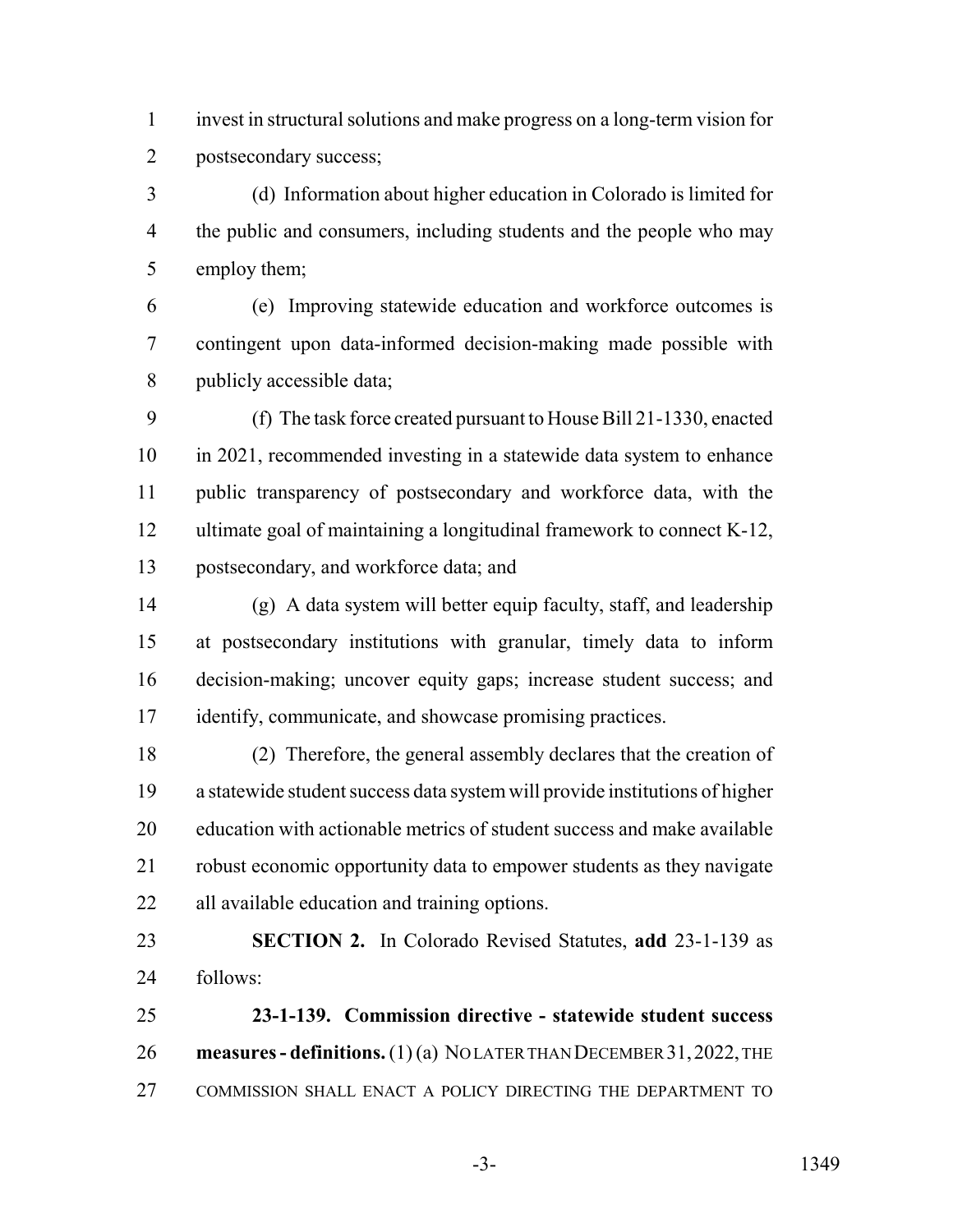DEVELOP STUDENT SUCCESS MEASURES THAT MEASURE THE PROGRESSION OF STUDENTS THROUGH POSTSECONDARY EDUCATION AND THE IMPACT OF POSTSECONDARY PATHWAYS ON A STUDENT'S CAREER OPPORTUNITIES AND SUCCESS.

 (b) THE STUDENT SUCCESS MEASURES MUST INCLUDE POSTSECONDARY SUCCESS MEASURES AND WORKFORCE SUCCESS MEASURES. THE COMMISSION SHALL PRIORITIZE DEVELOPMENT OF THE POSTSECONDARY SUCCESS MEASURES. POSTSECONDARY SUCCESS MEASURES MAY INCLUDE, BUT ARE NOT LIMITED TO, CREDIT ACCUMULATION, COURSE PASSAGE, COST OF ATTENDANCE, RETENTION RATES, CREDENTIAL COMPLETION RATES, STUDENT SUPPORT ACCESS AND EFFECTIVENESS, GRADUATE PROGRAM ENROLLMENT, AND STUDENT MOBILITY. THE STUDENT SUCCESS MEASURES MUST INCLUDE DATA ON NONTRADITIONAL STUDENTS WHO ARE NOT FIRST- TIME, FULL-TIME FRESHMAN STUDENTS, INCLUDING GRADUATION RATES FOR NONTRADITIONAL STUDENTS, AND CREDENTIAL AND CERTIFICATE COMPLETION RATES FOR TRANSFER STUDENTS. THE STUDENT SUCCESS MEASURES MUST ALSO INCLUDE MEASURES FOR STUDENT ENROLLMENT STATUS TWO, FOUR, AND SIX YEARS AFTER A STUDENT ENROLLS IN AN INSTITUTION OF HIGHER EDUCATION. WORKFORCE SUCCESS MEASURES MAY INCLUDE, BUT ARE NOT LIMITED TO, POSTSECONDARY EMPLOYMENT OUTCOMES FOR STUDENTS, JOB PLACEMENTS, EARNINGS, AND THE LENGTH OF TIME IT TAKES A STUDENT TO RECOUP THE COST OF COMPLETING A CREDENTIAL AT AN INSTITUTION BASED ON THE STUDENT'S INCREASED EARNINGS, KNOWN AS THE PRICE-TO-EARNINGS PREMIUM. THE COMMISSION SHALL DETERMINE WHICH SPECIFIC POSTSECONDARY AND WORKFORCE SUCCESS MEASURES ARE INCLUDED IN ITS POLICY.

-4- 1349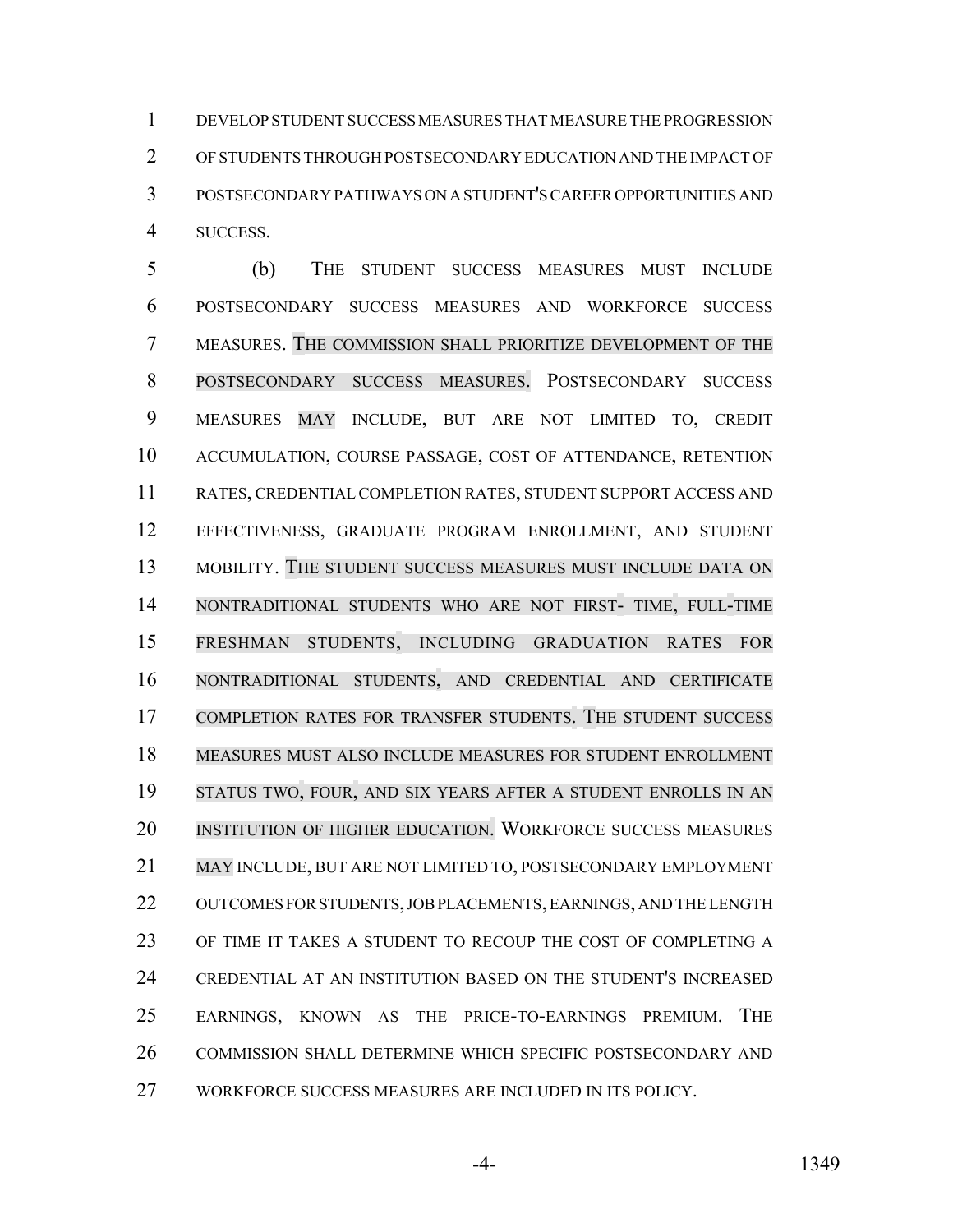(2) (a) IN DEVELOPING THE STUDENT SUCCESS MEASURES, THE DEPARTMENT SHALL COLLABORATE WITH THE COMMISSION, EACH INSTITUTION OF HIGHER EDUCATION, THE COLORADO WORKFORCE DEVELOPMENT COUNCIL, THE DEPARTMENT OF LABOR AND EMPLOYMENT, THE DEPARTMENT OF EDUCATION, THE OFFICE OF ECONOMIC DEVELOPMENT AND INTERNATIONAL TRADE, REPRESENTATIVES FROM INDUSTRY, AND ORGANIZATIONS THAT SUPPORT CURRENT OR POTENTIAL STUDENTS AND PARENTS.

 (b) THE DEPARTMENT, IN CONSULTATION WITH INSTITUTIONS OF HIGHER EDUCATION AND SUBJECT TO THE APPROVAL OF THE COMMISSION, SHALL DETERMINE THE METHODOLOGY USED TO CALCULATE THE MEASURES.

 **SECTION 3.** In Colorado Revised Statutes, **add** 23-1-140 as follows:

 **23-1-140. Student success data system - student success data transparency - appropriation - definition - repeal.** (1) AS USED IN THIS SECTION, UNLESS THE CONTEXT OTHERWISE REQUIRES, "INSTITUTION OF HIGHER EDUCATION" OR "INSTITUTION" MEANS THE STATE INSTITUTIONS, AS DEFINED IN SECTION 23-18-102 (10)(a), THE LOCAL DISTRICT COLLEGES, AND THE AREA TECHNICAL COLLEGES.

21 (2) (a) THE DEPARTMENT SHALL CREATE AND MAINTAIN A STATEWIDE DATA SYSTEM OF STUDENT SUCCESS INFORMATION TO ENHANCE DATA-BASED DECISION-MAKING BY INSTITUTIONS AND THE PUBLIC IN ORDER TO INCREASE STUDENT SUCCESS USING THE STUDENT SUCCESS MEASURES DETERMINED BY THE COMMISSION.THE DATA SYSTEM 26 INCLUDES INSTITUTION INTERFACES DESCRIBED IN SUBSECTION (3) OF THIS SECTION AND A PUBLIC INTERFACE. THE DATA SYSTEM MUST HAVE THE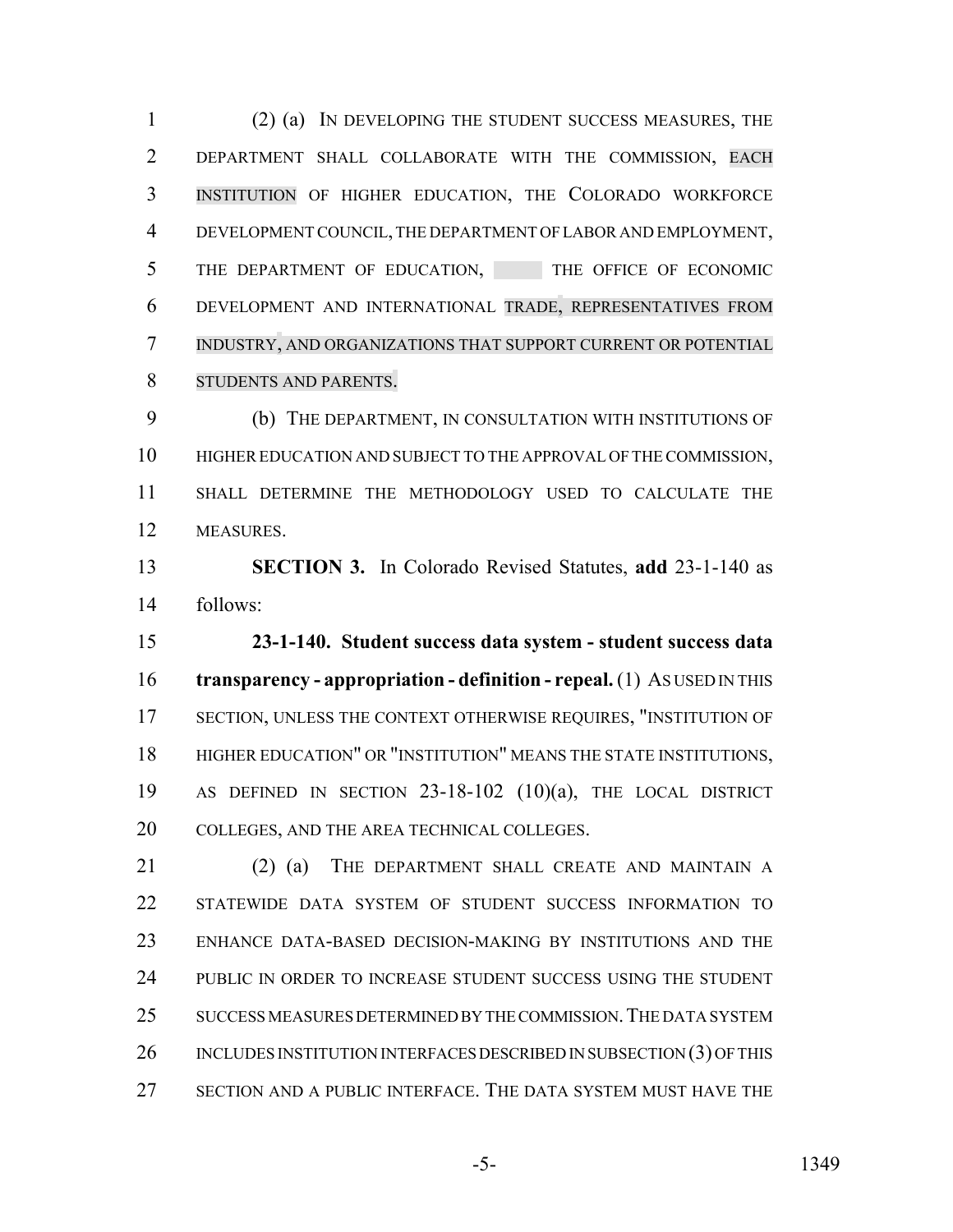FUNCTIONALITY TO BE DEVELOPED INTO A LONGITUDINAL DATA SYSTEM OVER TIME THAT CONNECTS K-12, POSTSECONDARY, AND WORKFORCE INFORMATION.

 (b) (I) THE COMMISSION SHALL PROVIDE GUIDANCE TO THE DEPARTMENT ON THE INFORMATION THAT SHOULD BE INCLUDED IN THE DATA SYSTEM TO ALIGN THE DATA SYSTEM WITH THE STUDENT SUCCESS MEASURES DEVELOPED PURSUANT TO SECTION 23-1-139.

 (II) EACH INSTITUTION SHALL REPORT POSTSECONDARY SUCCESS INFORMATION TO THE DEPARTMENT THAT THE DEPARTMENT DETERMINES NECESSARY FOR INCLUSION IN THE STATEWIDE DATA SYSTEM.

 (III) THE DEPARTMENT SHALL OBTAIN STUDENT WORKFORCE DATA NECESSARY FOR THE DATA SYSTEM BY THE BEST MEANS POSSIBLE, INCLUDING OBTAINING EMPLOYMENT INFORMATION AND EARNINGS FROM THE DEPARTMENT OF LABOR AND EMPLOYMENT, THE COLORADO WORKFORCE DEVELOPMENT COUNCIL, OR ANY OTHER INITIATIVE OR DATA-SHARING PLATFORM THAT ALLOWS THE DEPARTMENT TO OBTAIN WORKFORCE DATA. THE DEPARTMENT OF LABOR AND EMPLOYMENT, THE COLORADO WORKFORCE DEVELOPMENT COUNCIL, AND THE DEPARTMENT OF EDUCATION SHALL PROVIDE TO THE DEPARTMENT THE INFORMATION THAT THE DEPARTMENT DEEMS NECESSARY TO IMPLEMENT AND OPERATE 21 THE DATA SYSTEM.

**(c)** THE DEPARTMENT MAY INCLUDE IN THE STATEWIDE DATA SYSTEM EMPLOYMENT AND WAGE OUTCOME DATA OF A WORKFORCE 24 DEVELOPMENT OR TRAINING PROGRAM THAT JOINS THE DATA SYSTEM. IN ORDER TO JOIN THE DATA SYSTEM, A WORKFORCE DEVELOPMENT OR TRAINING PROGRAM MUSTBE LISTED IN THE ELIGIBLE TRAINING PROVIDER LISTS DESCRIBED IN SECTION 8-83-225 (1)(c) OR RECEIVING FUNDING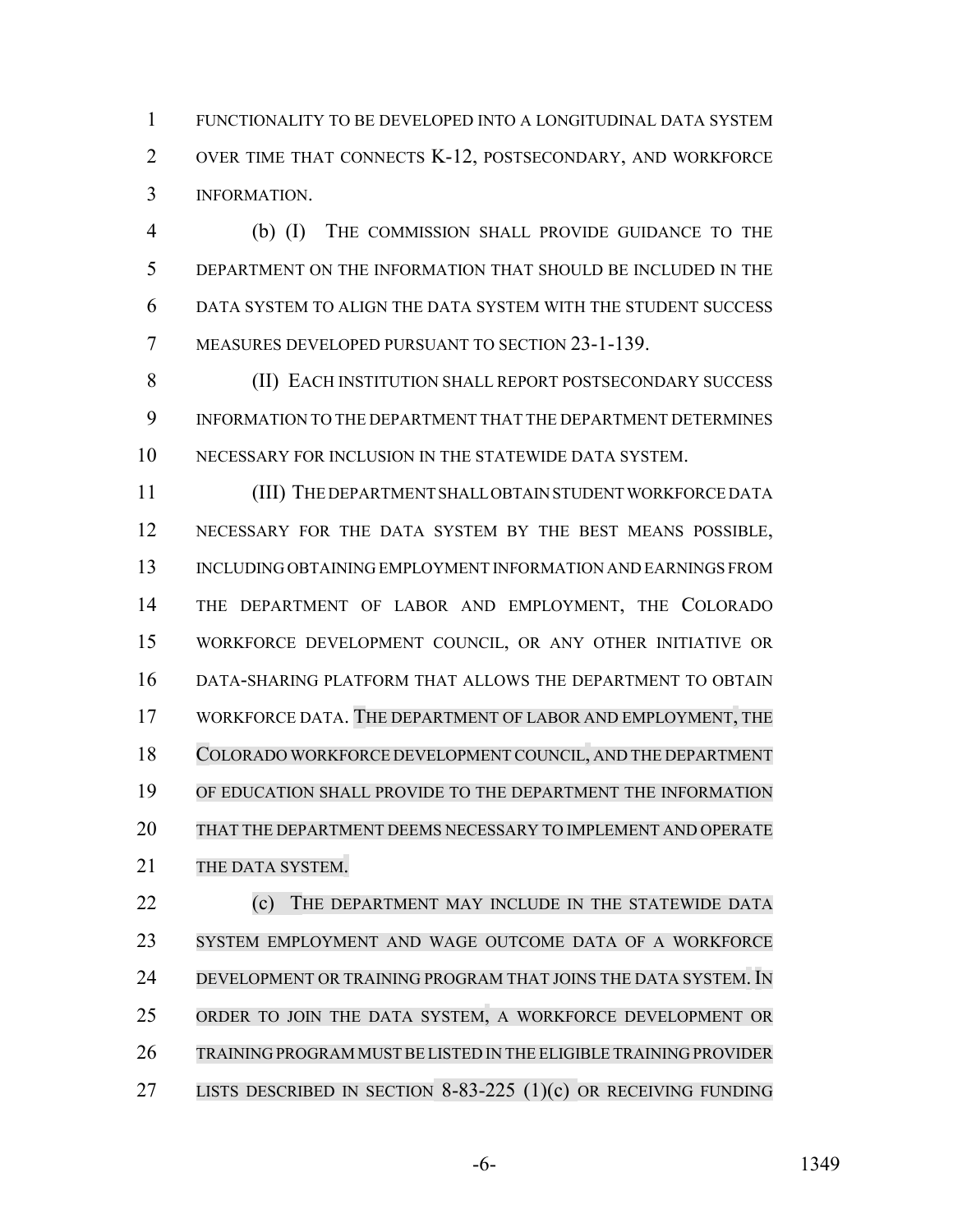1 UNDER TITLE I OF THE FEDERAL "WORKFORCE INNOVATION AND OPPORTUNITY ACT", 29 U.S.C. SEC. 3101 ET SEQ.THE DEPARTMENT MAY PROVIDE A USER-FRIENDLY AND ACCESSIBLE OPTION FOR A PROGRAM DESCRIBED IN THIS SUBSECTION (2)(c) TO DELIVER DATA TO THE DEPARTMENT.

 (d) IN DEVELOPING THE DATA SYSTEM, THE DEPARTMENT SHALL COLLABORATE WITH THE COLORADO WORKFORCE DEVELOPMENT COUNCIL, THE DEPARTMENT OF LABOR AND EMPLOYMENT, THE DEPARTMENT OF EDUCATION, AND THE OFFICE OF ECONOMIC DEVELOPMENT AND INTERNATIONAL TRADE. THE DEPARTMENT SHALL ALSO SEEK INPUT FROM EACH INSTITUTION OF HIGHER EDUCATION, 12 COLORADO EMPLOYERS, COLORADO STUDENTS, AND OTHER WORKFORCE TRAINING PROVIDERS OFFERING AN INDUSTRY RECOGNIZED CREDENTIAL.

 (e) THE DEPARTMENT MAY ENTER INTO AN AGREEMENT WITH A THIRD PARTY TO CREATE AND MAINTAIN THE DATA SYSTEM AND ANY MATERIALS DERIVED FROM THE SYSTEM.IF THE DEPARTMENT ENTERS INTO AN AGREEMENT WITH A THIRD PARTY, THE DEPARTMENT SHALL ENSURE THAT BOTH THE DEPARTMENT AND THE THIRD PARTY COMPLY WITH ALL STATE AND FEDERAL LAWS AND REGULATIONS CONCERNING THE PRIVACY OF STUDENT INFORMATION, INCLUDING THE FEDERAL "FAMILY EDUCATIONAL RIGHTS AND PRIVACY ACT OF 1974", 20 U.S.C. SEC. 1232g, AS AMENDED.

23 (3) (a) THE DEPARTMENT SHALL WORK WITH AN INSTITUTION TO INCLUDE INFORMATION ON AN INTERFACE THAT IS INTERNAL TO THAT INSTITUTION. INFORMATION AVAILABLE ON AN INSTITUTION INTERFACE MAY PROVIDE STUDENT SUCCESS DATA THAT IS MORE TIMELY, MORE GRANULAR, APPEARS IN A DIFFERENT FORMAT, OR INCLUDES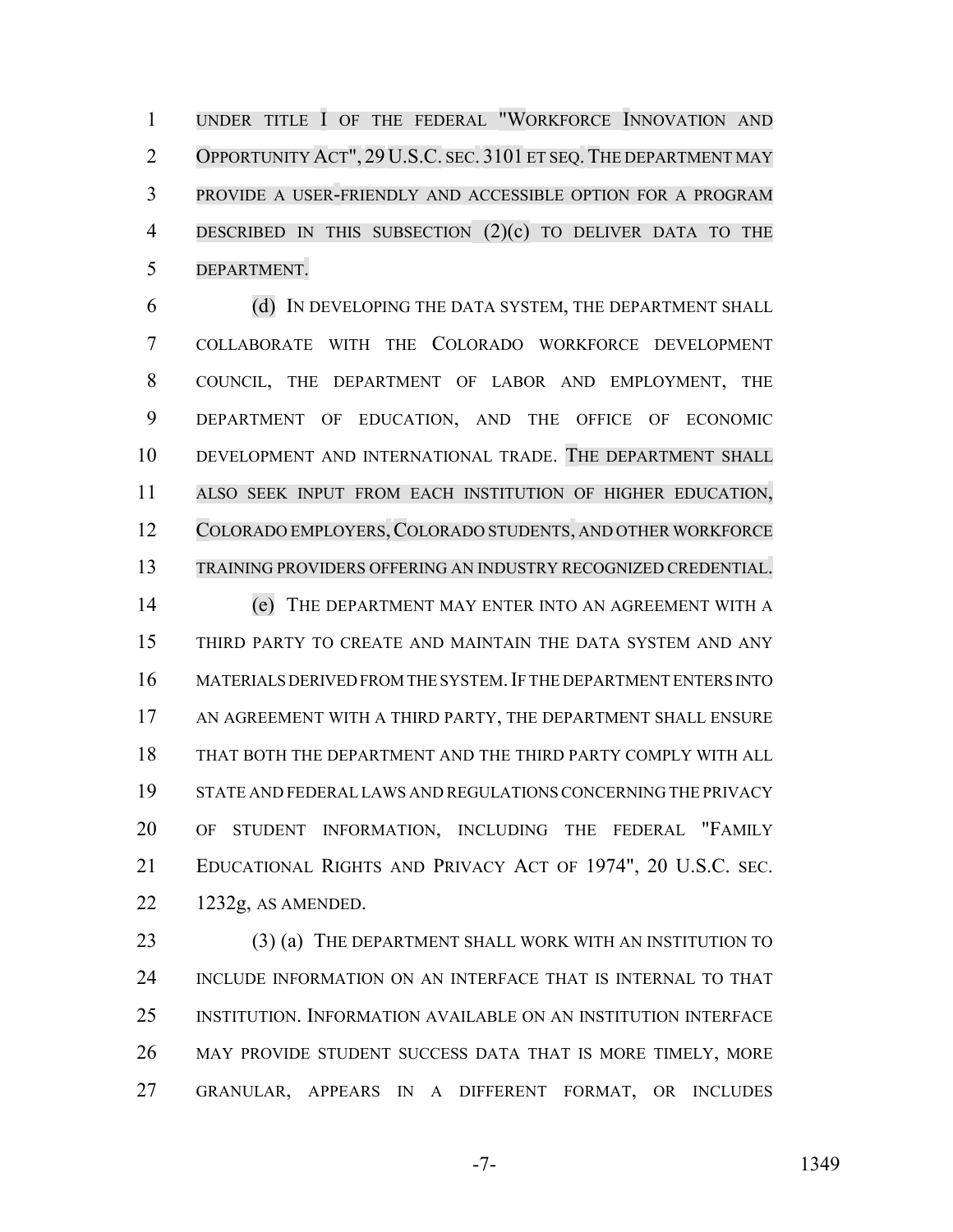FUNCTIONALITY THAT IS DIFFERENT FROM INFORMATION PROVIDED ON THE PUBLIC INTERFACE.

 (b) IF AN INSTITUTION MAINTAINS OR INTENDS TO CREATE ITS OWN DATA SYSTEM THAT ALIGNS WITH THE GOALS OF THE STATEWIDE DATA SYSTEM AND THE DEPARTMENT DETERMINES THAT THERE IS SUFFICIENT ALIGNMENT, THE DEPARTMENT MAY, WITH THE APPROVAL OF THE COMMISSION, ALLOCATE MONEY TO THE INSTITUTION FOR THE CREATION, IMPROVEMENT, OR MAINTENANCE OF THE INSTITUTION'S DATA SYSTEM INSTEAD OF CREATING AN INTERFACE THAT IS INTERNAL TO THAT INSTITUTION. THE DEPARTMENT SHALL NOT ALLOCATE TO THE INSTITUTION AN AMOUNT GREATER THAN THE COST TO THE DEPARTMENT FOR CREATING AN INTERFACE THAT IS INTERNAL TO THE INSTITUTION. AN INSTITUTION THAT RECEIVES AN ALLOCATION IS NOT EXEMPT FROM THE REQUIREMENT TO REPORT STUDENT EDUCATIONAL SUCCESS INFORMATION TO THE DEPARTMENT PURSUANT TO SUBSECTION (2)(b)(II) OF THIS SECTION.

 (4) THE PUBLIC INTERFACE OF THE DATA SYSTEM INCLUDES STUDENT SUCCESS INFORMATION THAT IS ALIGNED WITH THE STUDENT SUCCESS MEASURES DEVELOPED PURSUANT TO SECTION 23-1-139. THE COMMISSION SHALL DETERMINE THE SPECIFIC STUDENT SUCCESS INFORMATION THAT MUST BE INCLUDED IN THE PUBLIC INTERFACE, 22 INCLUDING DETERMINING HOW THE INFORMATION IS DISAGGREGATED BY STUDENT POPULATIONS, INCLUDING POPULATIONS IDENTIFIED BY RACE, ETHNICITY, GENDER, FIRST-GENERATION STATUS, DISABILITY, AND SOCIOECONOMIC FACTORS. THE PUBLIC INTERFACE MUST ALLOW A USER TO CONDUCT AN INTERACTIVE SEARCH TO VIEW AND COMPARE STUDENT SUCCESS INFORMATION FOR SPECIFIC INSTITUTIONS AND CREDENTIAL

-8- 1349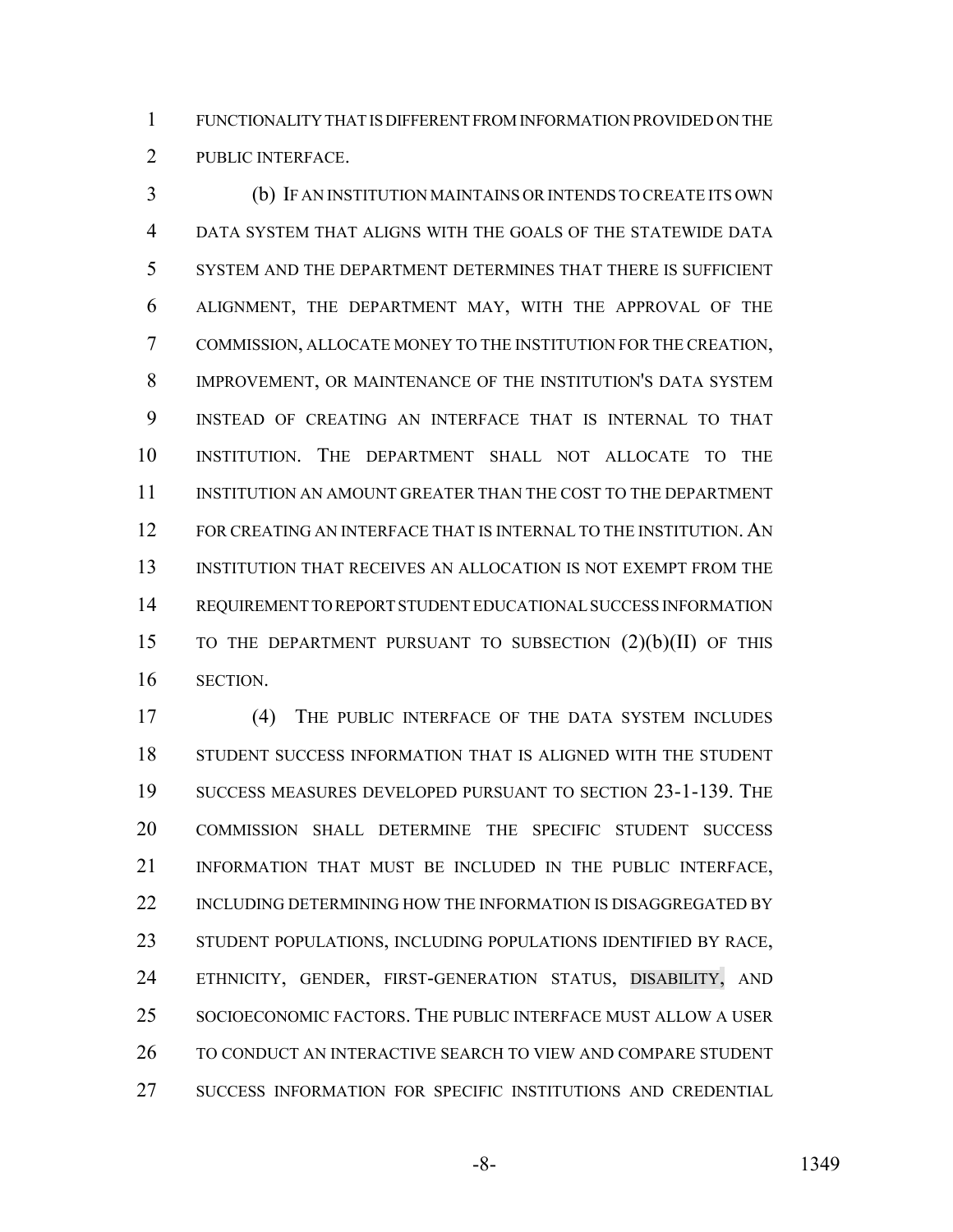PROGRAMS SO THAT THE USER MAY MAKE INFORMED DECISIONS 2 REGARDING THE ECONOMIC OPPORTUNITY AND TRADEOFFS OF VARIOUS EDUCATIONAL AND CAREER TRAINING OPTIONS.THE DEPARTMENT SHALL UPDATE THE DATA IN THE PUBLIC INTERFACE AS FREQUENTLY AS PRACTICABLE, BUT AT LEAST ANNUALLY, TO ENSURE THAT COLORADO STUDENTS AND THE PUBLIC HAVE THE MOST RELEVANT AND CURRENT INFORMATION AVAILABLE.

8 (5) (a) THE COMMISSION SHALL, IN COLLABORATION WITH THE OFFICE IN THE DEPARTMENT THAT IS RESPONSIBLE FOR DEVELOPING POLICY TO REMOVE EQUITY GAPS IN POSTSECONDARY EDUCATION IN COLORADO, USE THE DATA INCLUDED IN THE INSTITUTION AND STATEWIDE DATA SYSTEM TO EXAMINE EDUCATIONAL AND WORKFORCE SUCCESS DISPARITIES AMONG VARIOUS STUDENT POPULATIONS, INCLUDING POPULATIONS IDENTIFIED BY RACE, ETHNICITY, GENDER, FIRST-GENERATION STATUS, DISABILITY, AGE, AND SOCIOECONOMIC FACTORS.

 (b) IN ORDER TO FURTHER THE GOAL OF USING DATA TO IMPROVE INSTITUTIONAL DECISION-MAKING AND BEST PRACTICES,THECOMMISSION SHALL FACILITATE INFORMATION SHARING AMONG INSTITUTIONS ABOUT PRACTICES IMPLEMENTED BY AN INSTITUTION BASED ON DATA LEARNED 21 FROM THE DATA SYSTEM.

 (6) (a) IN ORDER TO FACILITATE THE COLLECTION OF STUDENT SUCCESS DATA AND INFORMATION FROM INSTITUTIONS OF HIGHER 24 EDUCATION, THE DEPARTMENT SHALL UPDATE AND MODERNIZE ITS DATA COLLECTION SYSTEMS, INCLUDING ITS STUDENT-UNIT RECORD DATA SYSTEM.

(b) THE DEPARTMENT, IN COLLECTING DATA FROM INSTITUTIONS,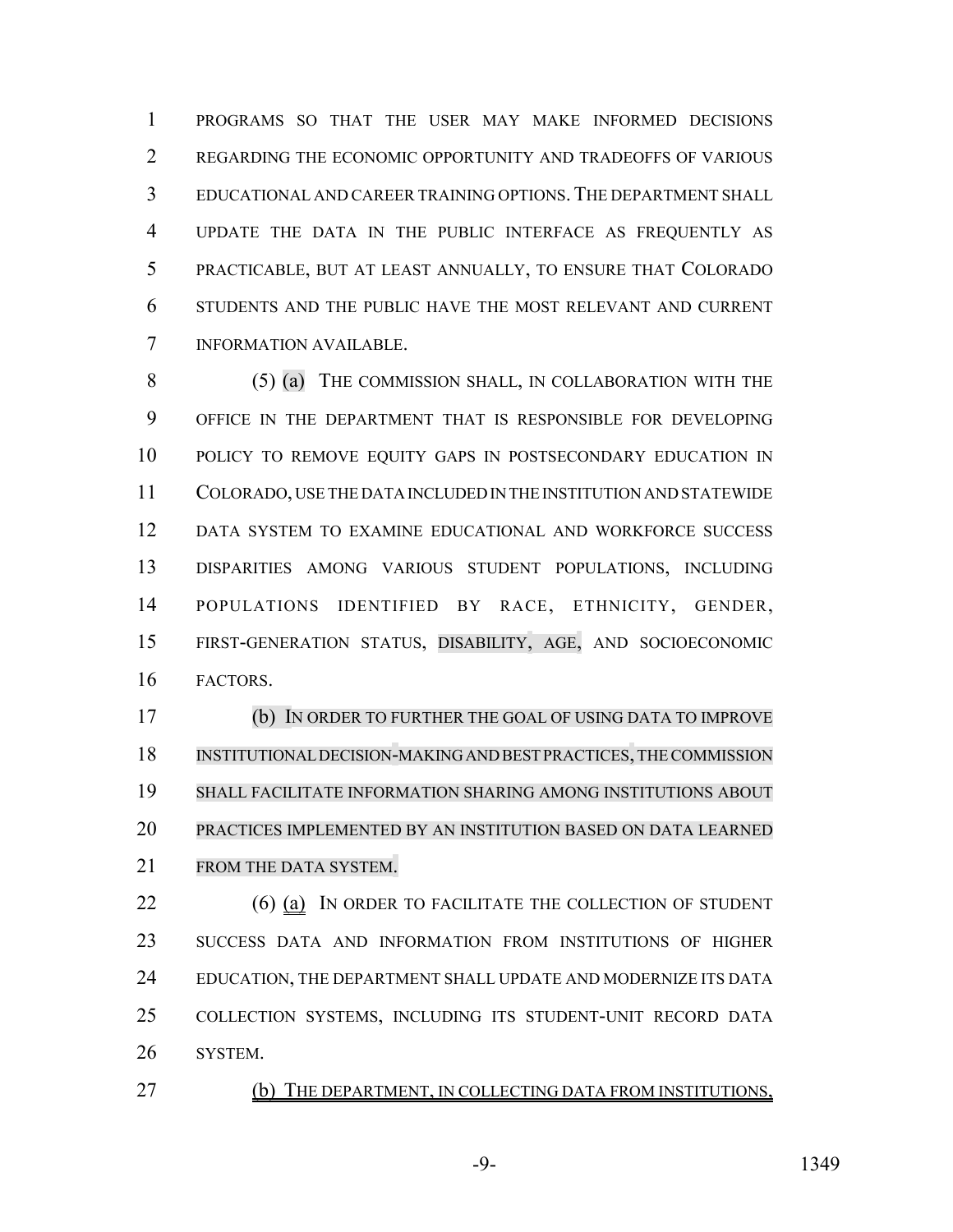1 MAY USE, WHEN POSSIBLE, OPEN-SOURCE DATA TRANSPARENCY LANGUAGES THAT UTILIZE OPEN, INTEROPERABLE DATA FORMATS.

 (7) ON OR BEFORE JANUARY 15, 2023, AND ON OR BEFORE JANUARY 15, 2024, THE COMMISSION SHALL SUBMIT A REPORT TO THE HOUSE OF REPRESENTATIVES EDUCATION COMMITTEE AND SENATE EDUCATION COMMITTEE ON THE WORK REQUIRED AND ANY BARRIERS IDENTIFIED, INCLUDING RECOMMENDATIONS FOR LEGISLATIVE CHANGES NECESSARY, TO DELIVER A STATEWIDE LONGITUDINAL DATA SYSTEM THAT CONNECTS K-12, POSTSECONDARY EDUCATION, AND WORKFORCE INFORMATION.

 (8) (a) FOR THE 2022-23 STATE FISCAL YEAR, THE GENERAL ASSEMBLY SHALL APPROPRIATE THREE MILLION DOLLARS FROM THE WORKERS, EMPLOYERS, AND WORKFORCE CENTERS CASH FUND CREATED 14 IN SECTION 24-75-231 TO THE DEPARTMENT FOR THE PURPOSES OF THIS 15 SECTION. THE MONEY APPROPRIATED PURSUANT TO THIS SUBSECTION (8) MUST BE FROM THE MONEY IN THE WORKERS, EMPLOYERS, AND WORKFORCE CENTERS CASH FUND THAT ORIGINATED FROM THE GENERAL FUND. ANY UNEXPENDED OR UNENCUMBERED MONEY APPROPRIATED PURSUANT TO THIS SECTION REMAINS AVAILABLE FOR EXPENDITURE FOR THE SAME PURPOSE IN THE 2023-24 STATE FISCAL YEAR WITHOUT FURTHER APPROPRIATION.

 (b) THIS SUBSECTION (8) IS REPEALED, EFFECTIVE DECEMBER 31, 2024.

 **SECTION 4. Appropriation.** For the 2022-23 state fiscal year, 25 \$3,000,000 is appropriated to the department of higher education. This 26 appropriation is from the workers, employers, and workforce centers cash fund created in section 24-75-231 (2)(a), C.R.S., is of money that